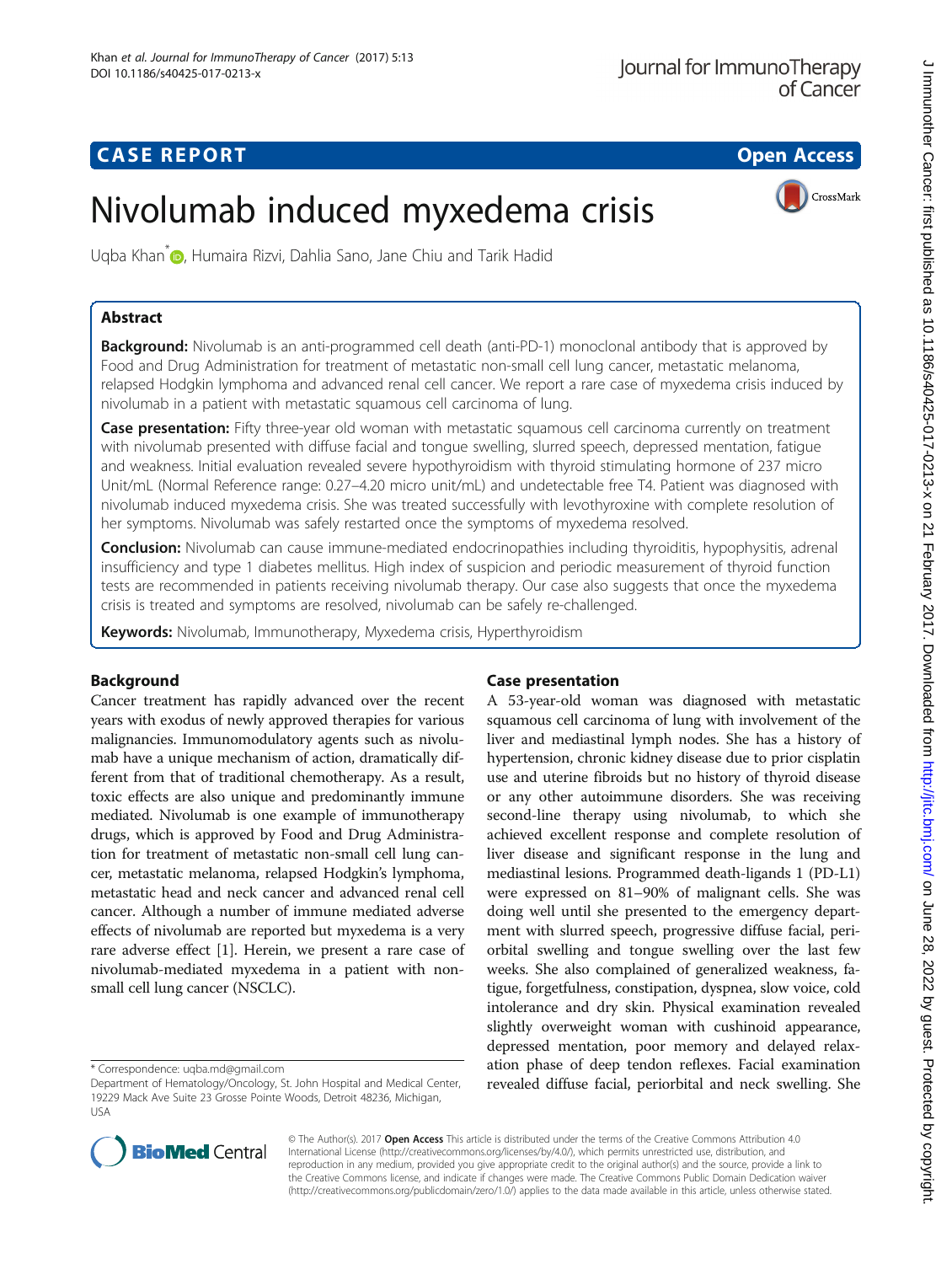has no thyromegaly or lymphadenopathy. The rest of the examination was unremarkable.

Laboratory findings showed hemoglobin of 87 gm/L, mean corpuscular volume of 94 fL, white blood cell count of  $4.6 \times 10^9$ /L, platelets of  $238 \times 10^9$ /L, creatinine of 209.5 μmol/L, sodium of 136 mmol/L, potassium of 4.4 mmol/L and calcium of 2.5 mmol/L. Thyroid function tests revealed thyroid-stimulating hormone of 237 micro Unit/mL and free T4 1 pmol/L. Cortisol level was 303 nmol/L. Creatine kinase was elevated at 23.80 μkat/L suggestive of myopathy due to severe hypothyroidism. Computed tomography of the brain revealed no evidence of intracranial metastasis.

These clinical and laboratory findings were consistent with myxedema crisis. Therefore, she was hospitalized and immediately initiated on 100 μg of intravenous (IV) levothyroxine for 3 days. This was followed by 137 μg of oral levothyroxine daily. In addition, she was started on IV hydrocortisone which was subsequently discontinued once adrenal insufficiency was ruled out. She expressed dramatic recovery of her symptoms and laboratory studies. Nivolumab was suspected to be the culprit of myxedema in this patient and was held until symptoms improved. She was subsequently restarted on nivolumab without recurrent symptoms. On continued follow up, she was given another 10 cycles of nivolumab over 5 months period without any signs or symptoms of myxedema.

#### Discussion and conclusions

Cancer treatment has revolutionized in recent years. Development of new therapies especially immunotherapy has greatly impacted the outcome of malignant disorders. However, the toxic effects associated with these agents are dramatically different from those encountered with chemotherapy.

There are various immune checkpoints pathways exist which limit the immune response of the body to reduce autoimmunity. One such pathway is programmed cell death pathway (PD-1), which acts as a checkpoint to reduce T-cell mediated immune responses [\[2, 3](#page-2-0)]. PDL-1, which are present on tumor, attach with the PD1 receptors on Tlymphocyte and induce signals causing reversible inhibition of T cell activation and proliferation [\[2\]](#page-2-0). By blocking this interaction of PDL-1 with PD-1, immune response can be mounted against malignant cells.

Nivolumab is an anti-programmed cell death (anti-PD-1) monoclonal antibody. The Food and Drug Administration (FDA) approved this agent for treatment of metastatic non-small cell carcinoma, metastatic melanoma, relapsed Hodgkin's lymphoma, metastatic head and neck cancer and advanced renal cell carcinoma [\[4](#page-2-0)]. Nivolumab is a well-tolerated agent with the most common side effects being fatigue, musculoskeletal pain, decreased appetite, cough, and constipation. Nivolumab is also associated

with several immune-mediated toxic effects such as colitis, pneumonitis, hepatitis, nephritis, skin-rash and endocrine glands dysfunction. Immune-mediated endocrinopathies include thyroiditis, hypophysitis, adrenal insufficiency and type 1 diabetes mellitus.

Thyroid dysfunction is seen infrequently in patients receiving nivolumab. Both hyperthyroidism and hypothyroidism can occur in patients receiving nivolumab. In clinical trials, grade 1 and 2 hyperthyroidism occurred in 1.4–4.4% of patients receiving nivolumab [[5](#page-2-0)–[7](#page-2-0)]. Grade 3 hyperthyroidism is reported in one patient with metastatic melanoma receiving nivolumab [\[8](#page-2-0)–[10](#page-2-0)]. The median time to its occurrence was about 2–3 months [[11](#page-2-0)]. Grade 1 and 2 hypothyroidism is estimated to occur in 7–9% of patients receiving nivolumab [[5](#page-2-0)–[7](#page-2-0)]. Grade 3 hypothyroidism was reported in 3 patients, one with metastatic melanoma and two with renal cell carcinoma [\[11](#page-2-0), [12\]](#page-2-0). The median time to development of hypothyroidism was 2.9 months. It is recommended to check TSH and free T4 before each treatment.

Management of nivolumab-induced hypothyroidism depends on severity of the disease. If hypothyroidism is mild, simple replacement of levothyroxine is sufficient. If hypothyroidism is moderate or severe as in our case, management often requires multidisciplinary approach to avoid life-threatening cardiac complications associated with levothyroxine replacement. It is recommended to hold nivolumab in patients with severe hypothyroidism but it can be reinstituted once the patient is stabilized, as in our patient.

Checkpoint inhibitors especially nivolumab have revolutionized the treatment of various hematological and solid malignancies. It is not only important for oncologists but as well as for general practitioners to be familiarize with unusual adverse effects of these drugs. Immune mediated thyroid dysfunction remains an important adverse effect of checkpoint inhibitors. It has become our routine practice to check baseline thyroid function tests and monitor them periodically during the nivolumab treatment. It is recommended to check TSH and free T4 before every cycle of nivolumab.

#### Abbreviations

FDA: Food and drug administration; gm/L: Gram/liter; ml: Millilitler; mmol/ L: Millimole/liter; NSCLC: Non-small cell lung cancer; PD-1: Programmed cell death 1; PD-L1: Programmed death-ligands 1; pmol/L: Picomole/liter; μg: Microgram; μkat/L: Micro katal/liter; μmol/L: Micromole/liter

#### Acknowledgement

None.

#### Funding

No funding was required for the case report.

Availability of data and material

Not applicable.